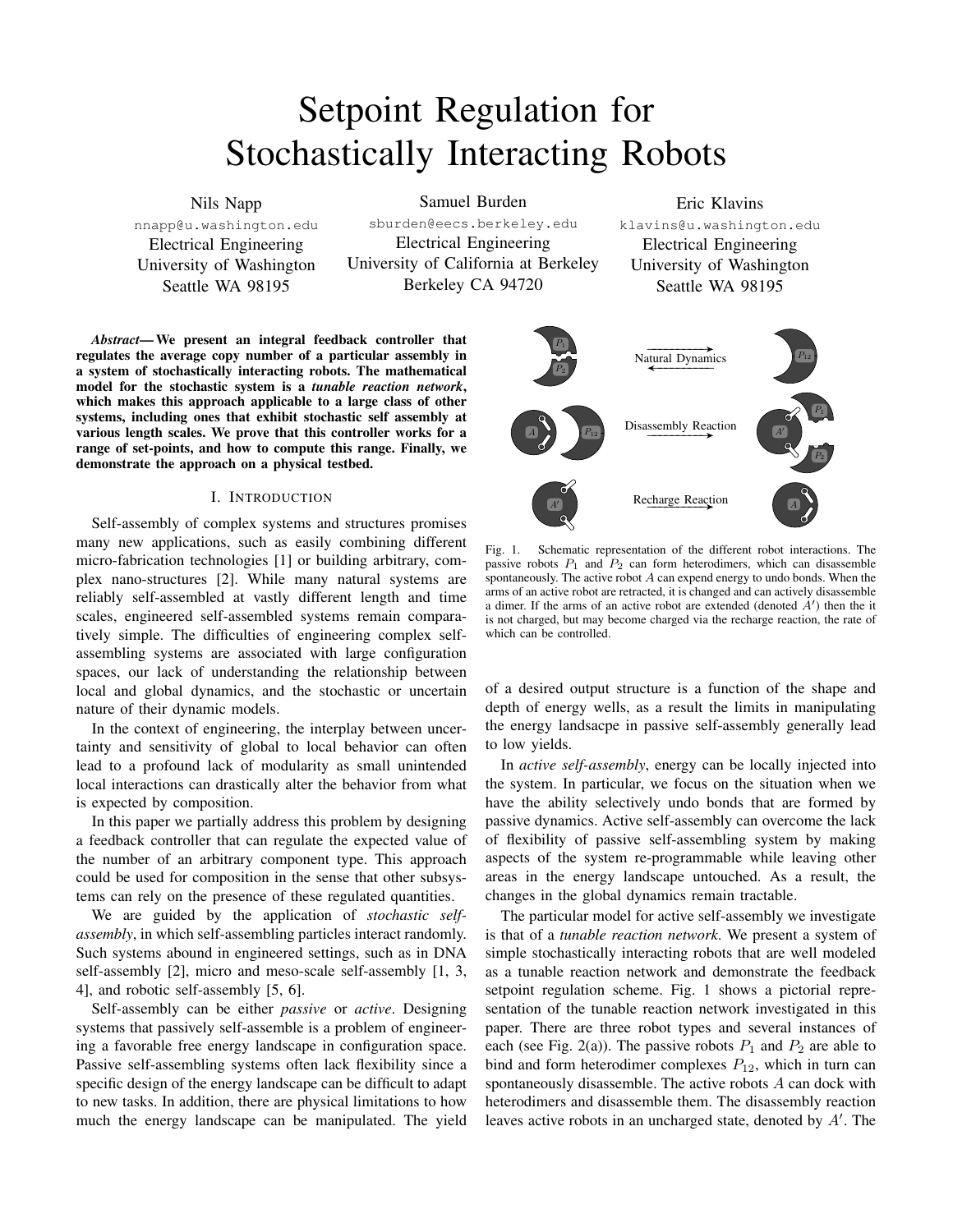last reaction in Fig. 1 recharges uncharged robots at a rate that is controlled externally. *The control problem for this system is to regulate the number of heterodimers*  $P_{12}$  *in the system by adjusting the recharge rate.* (This problem is re-stated formally in Sec. IV.) While the tunable reaction network shown in Fig. 1 is comparatively simple, tunable reaction networks in general can describe much more complicated systems.

For example, many biological systems can be viewed as tunable reaction networks. Inside cells, enzymes are expressed to control the rates of various metabolic reactions. Similar to the problem solved here, one of the many functions of the biochemical processes inside cells is maintaining equilibria of chemical species. Regulating the concentration of chemical species is a particular aspect of *homeostasis*, which can be viewed as a control problem [7].

For the artificial systems depicted in Fig. 1 we propose, analyze, and implement a feedback controller. However, the proposed controller works for tunable reaction networks in general, since the analysis and proof in Sec. IV do not rely on any particular structure of the network. In the context of engineering self-assembling systems, the proposed feedback controller can be used to provide stable operating conditions for other self-assembling processes, much like homeostasis in biological systems. For example, in a hypothetical system with a vat of self-assembling miniature robots, we might care that the relative concentration of robot feet and robot legs is fixed in order to maximize the yield of functioning miniature robots. In general, we envision the self-assembling systems of the future as having metabolisms of their own that regulate the various species of partially assembled objects in the system to maximize the yield of the desired final assembly.

#### II. EXPERIMENTAL ROBOTIC CHEMISTRY

The robots described here interact stochastically as in [5, 6], however, they are much simpler both mechanically and electronically. Also, while other robotic platforms consist of a homogeneous group of robots, the robotic testbed described here is a heterogeneous mixture of three different robot types, Fig.  $2(b)(c)$ . The assembly of the two passive robot types  $P_1$  and  $P_2$  is driven by complementary shape and embedded magnets. The magnetic force creates an energy well that tends to pull two robots together and form a heterodimer. The third, active robot type can expend energy to disassemble a heterodimer into its constituents.

The energy for this disassembly is supplied to the active robots via solar panels. Each active robot stores energy from its solar panel in a capacitor, if the charge in the capacitor reaches a threshold and an active robot A is bound to a heterodimer it activates a motor and disassembles the heterodimer. Disassembling heterodimers depletes the on-board energy storage of active robots requiring more energy from the solar cells to disassemble additional heterodimers. Adjusting the amount of incident light changes the recharge rate of active robots and thus indirectly affects the rate at which heterodimers are disassembled.



Fig. 2. Hardware of test-bed. (a) Picture of the air-table showing the robots, the air-jets, the overhead lamps, and the overhead camera. (b) Picture of the two passive component types showing the tracking targets and the complementary shapes. (c) The active robot showing solar cells, contact sensors, the spinning levers that pull bound passive complexes apart.

Although this indirect approach may seem unnecessarily complicated, it possesses a key design feature that we believe justifies the added complexity: the structural, energy delivery, and computational functions reside on separate components of the overall system. We think of  $P_1$  and  $P_2$  as the structural components we want to control, the active robots as agents of energy delivery, and the controller implemented on a computer as the computational component. This division of labor is analogous to many biological systems where different cellular functions are largely separated into different types of molecules. We believe that such a separation of functionality in self-organization is essential to engineering large scale complex systems. Distributing the functionality in this way can yield much simpler individual components on average. For example, the passive robots contain no electronic components whatsoever, and the active robots only contain a simple circuit made from discrete electrical components, a motor, and a solar panel.

## *A. Physical Characteristics of Testbed*

The body of each robot is machined from polyurethane prototyping foam and painted black to aid the vision system. This material is easy to machine, light, and stiff.

The robots float on an air-table shown in Fig. 2(a), which has a large HVAC blower attached to the bottom of a perforated board (blower not visible in image). The blower is able to maintain a high flow-rate of air through the table surface and allows us to float relatively heavy pieces  $\approx 2.5 \frac{\text{g}}{\text{cm}^2}$ . The active area of the table is  $60 \text{cm} \times 60 \text{cm}$ . Mounted along the perimeter of the table are computer controlled solenoid valves. These valves can deliver short bursts of pressurized air from a compressor (30psi). By randomly activating these air-jets robots on the air-table are driven to perform a random walk. The bursts are randomized and controlled via a MATLAB script, which also updates the state of the controller and adjust the intensity of four overhead lamps. These lamps determine the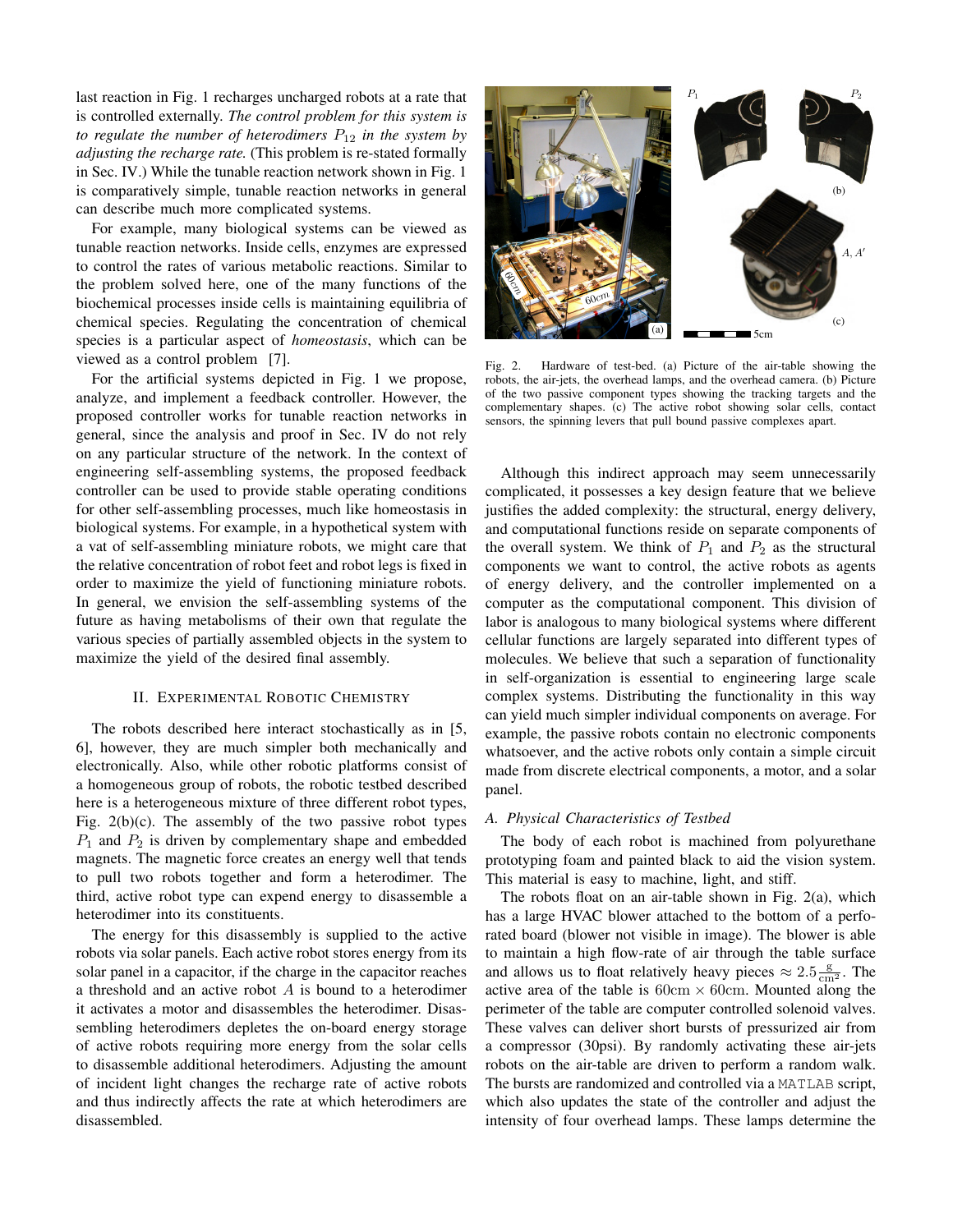amount of incident light to the solar panels, thereby setting the recharge reaction rate.

Images from the overhead camera are used to extract the number and position of *targets*, consisting of small, circular disks with a pattern of concentric light and dark rings, see Fig. 2(b). We detect targets in real time and use the data both in the feedback loop to exert control and open loop to estimate the system reaction rates and diffusion constants.

We determine the number of heterodimers by adjusting the image processing parameters so that only whole targets register in the vision system. Half of a target is attached each passive robot in such a way that when a heterodimer forms the two halves from a complete target that is picked up by the vision system. The rotational symmetry of the targets simplifies the image processing by reducing the convolution of the target kernel from three to two dimensions, allowing sample rates of  $≈ 1$  Hz.

#### III. MATHEMATICAL MODEL

This section describes *stochastic chemical kinetics* [8] and the associated *chemical master equation* (CME), used to model the discrete configurations of the robotic testbed. This section also describes a *stochastic hybrid system* (SHS) model that extends stochastic chemical kinetics to include continuous state variables, needed to model the closed loop feedback system.

### *A. Model for Stochastic Chemical Kinetics*

The idea is to create a stochastic model that reflects our understanding of how chemical reactions occur at a microscopic level, as opposed to *mass action kinetics*, which is a deterministic model of the evolution of chemical concentrations. When the number of molecules involved in a set of chemical reactions grows, the approximations of mass action kinetics become very good. The large number of molecules averages stochastic effects away [9, Ch. 5.8]. However, when only a few molecules are involved, the stochastic nature of chemical reactions dominates the dynamics and requires explicit modeling.

Let

$$
S = \{A, A', P_1, P_2, P_{12}\},\
$$

denote the set of chemical species, in this case the robot types of the testbed. The symbol A stands for an active robot that is charged,  $A'$  is an uncharged active robot. The symbol  $P_1$ and  $P_2$  are the two different types of passive robots and  $P_{12}$ is a heterodimer of passive robots, see Fig. 1 and 2. The *copy number* of each species is the number of instances of that particular species and is denoted by a capital  $N$  subscripted with the appropriate symbol, i.e.  $N_A$  specifies the copy number of species A. The *state* q of the system is described by the vector of copy numbers  ${\bf q} = (N_A, N_{P_{12}}, N_{A'}, N_{P_1}, N_{P_2})^T$ . The set of all possible states is denoted by Q.

Events that affect the state q are called *reactions*. This paper considers the set of reactions in Fig. 1. In General, if reactions are indexed by a set  $L$  and the state of the system is q before a reaction  $l$  and  $q'$  after the reaction, then we have

$$
\mathbf{q}'=\mathbf{q}+\mathbf{a}_l,
$$

where  $a_i$  is a vector that is specific to the reaction type. The chemical species that correspond to negative entries in  $a_l$  are called *reactants* and those that correspond to positive entries are called *products*. For example, the reaction

$$
P_1 + P_2 \xrightarrow{k} P_{12}
$$

where two different passive robots form a dimer has the associated a vector

$$
\mathbf{a} = (0, 0, -1, -1, 1)^T.
$$

Both  $P_1$  and  $P_2$  are reactants and  $P_{12}$  is a product. The *multiplicity* of a reaction from a given state q, denoted  $M(\mathbf{a}, \mathbf{q})$ , specifies the number of different ways the reactants of a can be chosen from state q. In addition to the a vector each reaction has associated with it a *rate constant*  $k_l$ , that depends on the underlying stochastic behavior of the interacting species. Determining these rate constants for the system of robots is the topic of Sec. III-D.

Stochastic chemical kinetics defines a discrete state, continuous time *Markov process* with state space Q and the following transitions rates. The transition rate between q and q ′ is given by

$$
k_l M(\mathbf{a}_l,\mathbf{q}),
$$

when  $\mathbf{q}' = \mathbf{q} + \mathbf{a}_l$  and  $\mathbf{a}_l$  is applicable in q (i.e.  $\mathbf{q}'$  is non-negative). Given that the process is in state q at time  $t$ , the probability of transitioning to state  $q'$  within the next dt seconds is

 $k_l M(\mathbf{a}_l, \mathbf{q}) dt$ .

This property suffices to define the conditional transition probabilities of the stochastic process and together with an initial distribution over the states defines the Markov process that comprises the stochastic chemical kinetics model. This model is applicable to a set of interacting molecules if the system is *well mixed* [9, 10]. In practice this assumption is difficult to verify. However, in our system of robots we can explicitly check the assumptions, since we can observe the position of all involved particles. A description of the procedures used to verify the well-mixed assumption is given in Sec. III-C.

Conveniently, discrete state Markov Processes can be expressed as linear algebra in the following way. Fix an enumeration of  $Q$  and let  $p_i$  denote the probability of being in the *i*th state  $q \in Q$ . The enumeration is arbitrary but assumed fixed for the remainder of this paper. The dynamics of the probability vector p are governed by the *infinitesimal generator* A defined as follows: All entries of A are zero unless

\n- If 
$$
i \neq j
$$
 and  $\mathbf{q}_i + \mathbf{a}_l = \mathbf{q}_j$ :  $\mathbf{A}_{ij} = k_l M(\mathbf{a}_l, \mathbf{q}_i)$
\n- If  $i = j$ :  $\mathbf{A}_{ii} = -\sum_m \mathbf{A}_{im}$ .
\n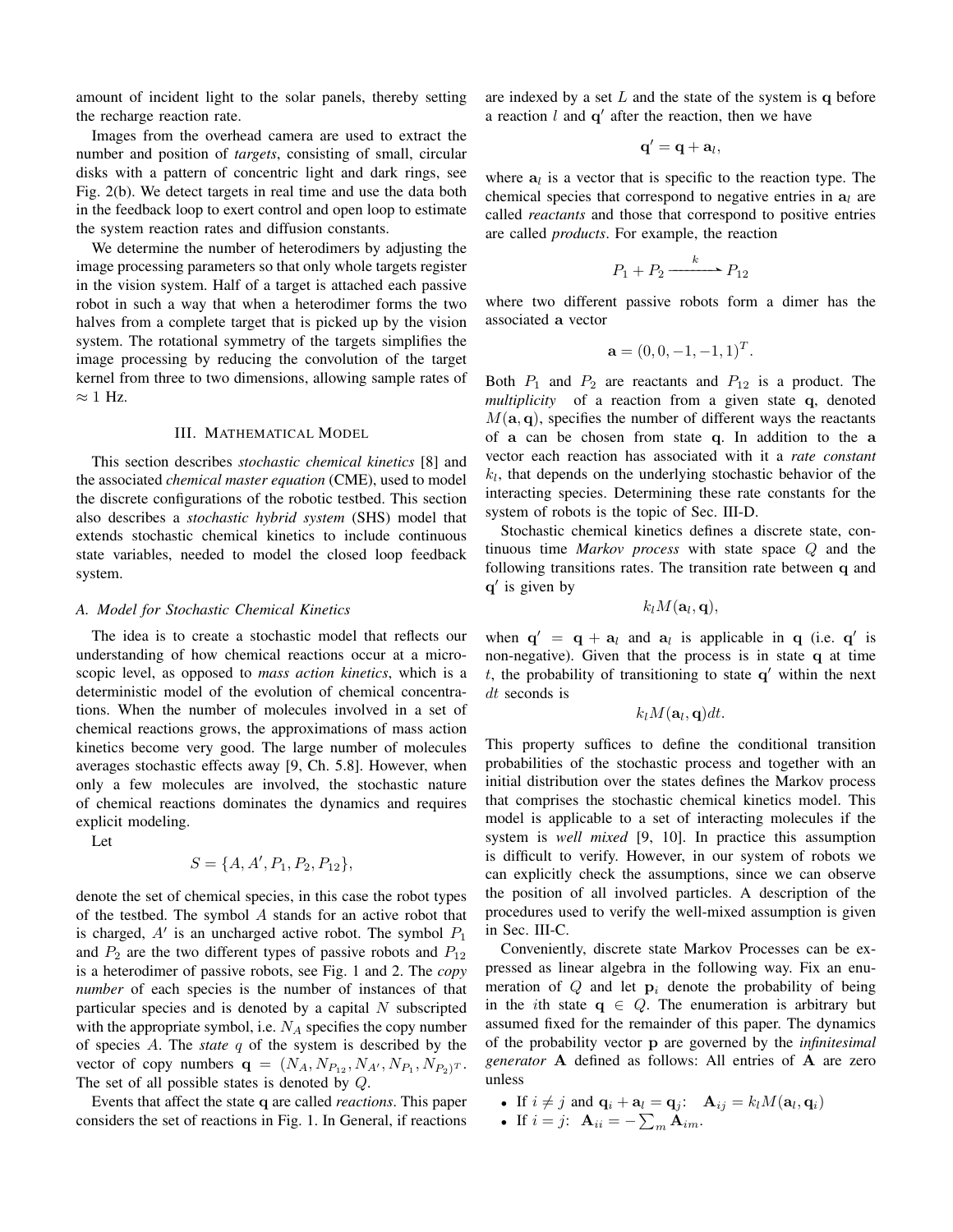By construction the rows of  $A$  sum to zero and all off-diagonal entries are non-negative. Probability mass functions over Q are expressed as row vectors and real functions on  $Q, y: Q \to \mathbb{R}$ as column vectors. The dynamics an arbitrary probability mass function p is governed by

$$
\dot{\mathbf{p}} = \mathbf{p}\mathbf{A},\tag{1}
$$

the CME.

## *B. A Reaction Network for the Testbed*

The reaction network description for our robotic testbed consists of four distinct reactions: two describe the spontaneous association and dissociation of passive robots  $P_1$  and  $P_2$ , one describes the disassembly of  $P_{12}$  by active robots, and the last reaction describes recharging of active robots. Denote the rate constant for association and dissociation by the natural dynamics by  $k_1$  and  $k_{-1}$ , for the disassembly reaction by  $k_2$ , and for the tunable recharge reaction by  $k_3$ . The rate constant for the tunable recharge reaction corresponds to the maximal physically possible rate, in this case highest operating intensity of the overhead lamps. These reactions are summarized in (2)- (4).

$$
P_1 + P_2 \xrightarrow[k_{-1}]{k_1} P_{12} \tag{2}
$$

$$
P_{12} + A \xrightarrow{k_2} P_1 + P_2 + A'
$$
 (3)

$$
A' \xrightarrow{u\kappa_3} A. \tag{4}
$$

Note that the rate constant in  $(4)$  depends on  $u$ . As a result the infinitesimal generator matrix  $A$  is a function of  $u$ .

The discrete state space  $Q$  is finite and obeys the conservation equations

$$
N_{P_1} + N_{P_{12}} = N_{P_2} + N_{P_{12}} \doteq C_1, \tag{5}
$$

$$
N_A + N_{A'} \doteq C_2. \tag{6}
$$

The first relation (5) holds when the system has the same number of both types of passive robots  $(C_1$  of each, which we ensure in our experiments), while (6) asserts that there are  $C_2$  active robots that can either be in a charged or discharged state. As a consequence of (5) and (6),  $N_{P_1}$ ,  $N_{P_2}$ , and  $A'$  can be expressed in terms of  $N_{P_{12}}$ , A, and the constants  $C_1$  and  $C_2$ . Instead of five different species we can keep track of only two. For the remainder of this paper we will assume that

$$
\mathbf{q} = \left(\begin{array}{c} N_A \\ N_{P_{12}} \end{array}\right) \in \mathbb{N}^2
$$

and note that the copy number for the missing species can be reconstructed from this reduced state.

#### *C. Checking the Well-Mixed Condition*

There are several equivalent definitions of what it means for a system to be well-mixed. Basically, all definitions are sufficient conditions for guaranteeing that a process is Markov and that each *possible* combination of reactants for a particular reaction  $a_l$  is equally likely to be involved in the next reaction.



Fig. 3. Observed distribution of robots on air-table. The left figure corresponds to active robots,  $A$  or  $A'$ , the middle plot correspond to passive robots  $P_1/P_2$ , and the right figure to heterodimers  $P_{12}$ . These plots demonstrate that the occupancy of parts on the air-table is roughly uniform on the table. The area of low occupancy around the perimeter is due to the geometry of the components interacting with the boundary of the air-table.

While being well-mixed in this sense is a strong assumption, it allows for the characterization of a reaction by a single parameter, the rate constant  $k_l$ . For the remainder of this section we use the definition of well-mixedness from [10]. For alternative conditions see [9, Ch. 7.2]. The two conditions that must be checked are that: (a) the reactants are uniformly distributed throughout the environment and (b) that the reactants diffuse through the reaction domain faster than they react.

To estimate the distribution of the different types of robots on the air-table we decomposed it into a  $11 \times 11$  grid and extracted the occupancy statistics for each grid box from video data. Fig. 3 shows the resulting distributions. The red area in the center of each plot is roughly at the same level and indicates a uniform distribution. The area of low occupancy around the perimeter results from the fact the position of each robot is estimated at its center yet geometric constraints keep the center away from from the air-table border.

The diffusion coefficient for a robot is defined as

$$
D = \frac{\mathbb{E} r^2(t)}{4t},
$$

where  $r(t)$  denotes the displacement of the robot as a function of time. We used the targets described in Sec. II to track the position of different robot types. We averaged over multiple experiments as well as the instances of of each robot type to compute the expected value. The resulting estimates for the diffusion coefficient are given in Tab. I. The subscripts of  $D$  indicates what robot type the diffusion coefficient was calculated for. For example,  $D_{P_{12}}$  is the diffusion coefficient of heterodimers.

Combined with the rate constants measured in Sec. III-D we conclude that condition (a) and (b) are approximately met. The testbed is well-mixed and the stochastic chemical kinetic model is appropriate.

## *D. Characterizing Rate Constants*

One method to determine rate constants is to measure the average waiting time between reactions from a known state. This quantity, together with the known inverse relationship between the reaction rate and average waiting time, yields an estimate of the rate [5]. Although useful in simulation, one drawback of this method is that one needs to repeatedly reinitialize the system to gather statistical data, which is tedious and time consuming. An exception is  $k_3$ , which was measured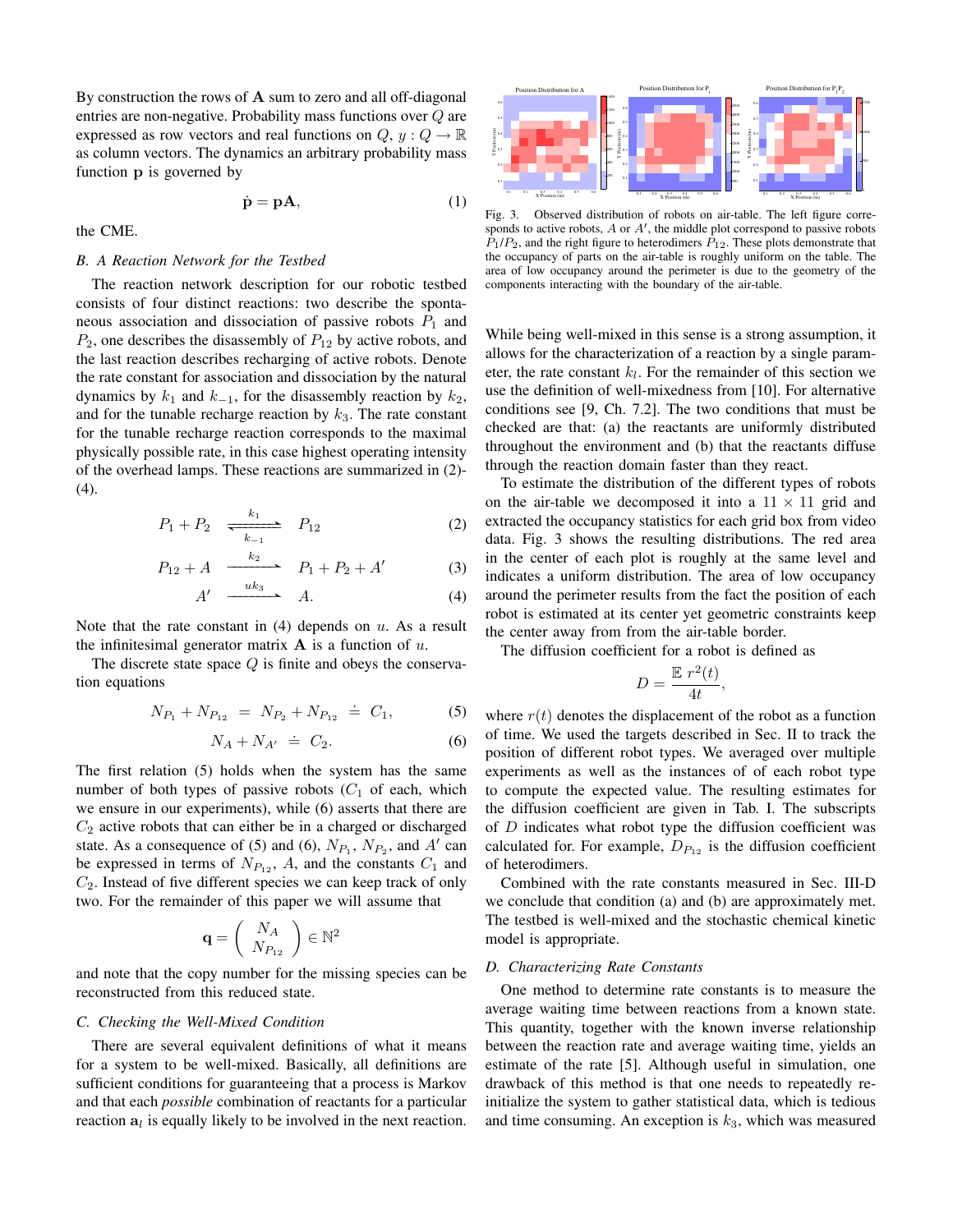

Fig. 4. Curve fitting results used to determine rate constants.

in this way. The reason is that the recharge reaction represents a change in internal state, which is easy to re-initialize.

For the other rate constants we take a different approach. We average multiple longer trajectories all *starting* from the same initial condition. However, the system is allowed to continue evolving for a set amount of time, possibly undergoing many reactions. This has the advantage that each re-initialization gives much more information than a single waiting time. We then fit this empirical average to solutions of the CME (1).

We determined the remaining rate constants  $k_1, k_{-1}$  and  $k_2$  in two steps. First, we gathered trajectories starting from  $N_{P_{12}} = N_A = 0$  with  $u = 0$  (lights off). This way the disassembly reaction and recharge reaction do not influence the natural dynamics. We then used MATLAB to numerically fit the CME solution with the two free parameters  $k_1$  and  $k_{-1}$ to the empirical average, minimizing the mean squared error, see Figure 4(a).

Using the values previously determined for  $k_3$ ,  $k_1$ , and  $k_{-1}$ we then used the same approach (this time with  $u = 1$ ) for determining the only remaining parameter in the CME solution,  $k_2$ . The resulting curve fit is shown in Fig. 4(b).

| Parameter         | Estimate | Uncertainty | Units                                      |
|-------------------|----------|-------------|--------------------------------------------|
| k <sub>1</sub>    | 0.0046   |             | reaction<br>$sec\ number^2$                |
| $k_{-1}$          | 0.00071  |             | reaction<br>$\frac{sec\ number}{reaction}$ |
| k <sub>2</sub>    | 0.0027   |             | $sec\ number^2$                            |
| $k_3$             | 0.08     |             | reaction                                   |
| $D_A/D_{A'}$      | 0.0018   | 0.0002      | $\frac{sec \ number}{m^2 sec}$             |
| $D_{P_1}/D_{P_2}$ | 0.0015   | 0.0001      | $\frac{sec}{m^2 sec}$<br>sec               |
| $D_{P_{12}}$      | 0.00083  | 0.00001     | $m$ <sup>2</sup> sec<br>sec                |

TABLE I

ESTIMATES OF RATE CONSTANTS AND DIFFUSION COEFFICIENTS.

#### IV. CONTROLLER DESIGN AND ANALYSIS

This section describes an integral feedback controller for the reaction network (2)-(4) and a stochastic hybrid system (SHS) that describes the closed loop system.

The idea of the feedback controller is simple, increasing light intensity recharges the active robots more quickly and disassemble more heterodimers. An increase in  $u$  will decrease  $N_{P_{12}}$ . Decreasing the light intensity restuls in fewer charged robots to disassemble heterodimers. A decrease in  $u$  increases the average number  $N_{P_{12}}$ . With the mathematical model for the testbed in place we can state the problem formally.



Fig. 5. Block diagram of the proposed control system. Only the air-table state and output signal are discrete, all other signals are continuous.

*Design a control system that measures*  $N_{P_{12}}$  *and adjusts intensity of the overhead lamps such that*  $\mathbb{E} N_{P_{12}}^{\sim} = y^*$  *for a given reference value* y ∗ *.*

## *A. Integral Control*

The discrete state q of the closed loop system develops according to  $(2)-(4)$ . Let y be the a vector corresponding to an output function  $y: Q \to \mathbb{R}$ , in this case  $y(\mathbf{q}) = N_{P_{12}}$ . Define a new continuous part of the state that models the cumulative error from a setpoint  $y^*$  as

$$
\dot{x} = f(\mathbf{q}, x) = \gamma(y(\mathbf{q}) - y^*) = \gamma(N_{P_{12}} - y^*).
$$
 (7)

In order to express saturation of the input, here the physical limitations of the overhead lamps, define  $h : \mathbb{R} \to \mathbb{R}$  by

$$
h(x) = \begin{cases} 0, & x \le 0 \\ x, & 0 < x \le 1 \\ 1, & 1 < x. \end{cases}
$$

With this notation we can define an integral feedback controller by

$$
u = h(x). \tag{8}
$$

A block diagram of the control system is shown in Fig. 5. The remainder of this section is dedicated to analyzing the closed loop system.

## *B. Stochastic Hybrid System*

Adding a continuous random variable whose dynamics depend on the discrete state q of a Markov process results in a *stochastic hybrid system* (SHS). This section is a brief description of the notation and some specific mathematical tools available for SHSs, for more information see [11, 12].

The key feature of an SHS is that the dynamics of the system are stochastic and that the state are hybrid, meaning the state space of the system has the form  $Q \times X$  where Q is some discrete set and  $X \subseteq \mathbb{R}$  is continuous. The set of possible discrete states Q is typically finite or countably infinite. We use  $z \in Z = Q \times X$  as shorthand for the pair  $(q, x)$ . Let  $Q, \mathcal{X}$ , and  $\mathcal Z$  denote the stochastic processes on the various components of the state space.

In each discrete state, the dynamics of  $X$  are governed by a differential equation,

$$
\dot{x} = f(\mathbf{q}, x) \qquad f: Q \times X \to TX. \tag{9}
$$

The dynamics of the discrete state  $Q$  are governed by a set of transitions, indexed by a finite set L. Each transition  $l \in L$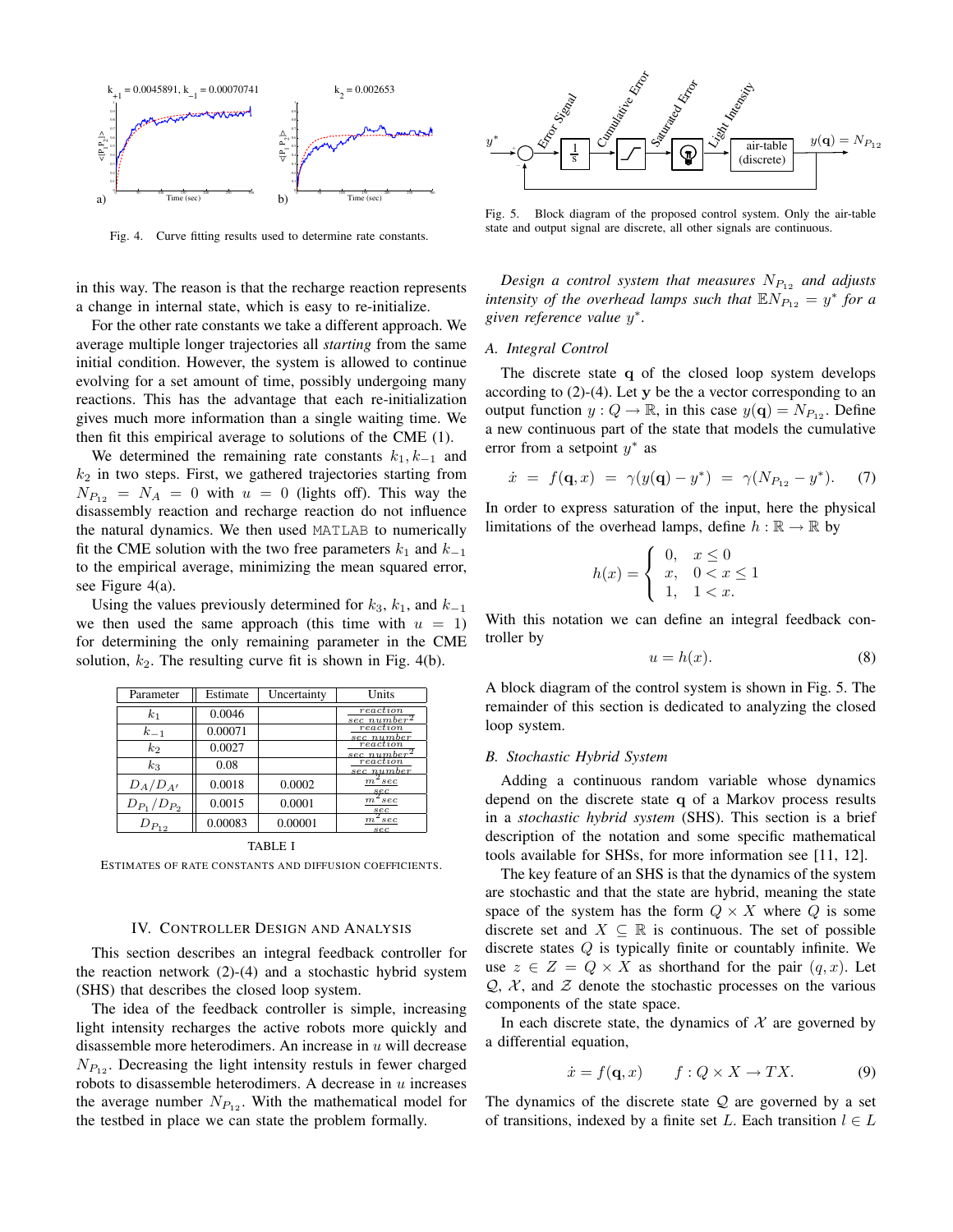

Fig. 6. A schematic representation of the closed loop SHS. The boxes represent discrete states and the arrows represent transitions. Each box shows both the discrete state it represents and the ODE describing the continuous states. An arbitrary state  $(N_A, N_{P_{12}})^T$  is highlighted in black. The transition intensities for all transitions leaving  $(N_A, N_{P_{12}})^T$  are shown next to the arrows.

has associated with it an intensity function

$$
\lambda_l(\mathbf{q},x) \qquad \lambda_l: Q \times X \to [0,\infty), \tag{10}
$$

and a reset map

$$
(\mathbf{q},x) = \phi_l(\mathbf{q}^-,x^-) \qquad \phi_l: Q \times X \to Q \times X. \tag{11}
$$

The intensity function is the instantaneous rate of the transition l occurring, so that  $P(l$  occurs during $(t, t + dt)|Q = q$ ,  $\mathcal{X} =$  $x = \lambda_l(q, x, t)dt$ . The reset map  $\phi_l$  determines where the process jumps after a transition is triggered at  $(q^{-}, x^{-})$  at time t. The minus in the superscript denotes the left hand limit of  $q$  and  $x$  at time  $t$ . We think of this limit as the state of the process immediately before the jump. Fig. 6 shows part of the system representing the closed loop SHS. The boxes represent discrete states and the arrows represent transitions.

#### *C. Extended Generator*

This section describes the *extended generator* L associated with an SHS. This operator is analogous to the *generator matrix* of a discrete state Markov process but in the hybrid case is a partial differential equation describing the dynamics of the expected value of arbitrary *test functions* on the state space. In particular, the extended generator allows us to derive ordinary differential equations (ODEs) that govern the dynamics of the statistical moments of the state variables of an SHS.

Operator  $\mathcal L$  in (12) is the extended generator for an SHS described by (9)-(11). Let  $\psi$  be a real valued function on  $Q \times X$ and define

$$
\mathcal{L}\psi(z) =
$$
  
\n
$$
\frac{\partial \psi(z)}{\partial x} f(z) + \sum_{l \in L} (\psi(\phi_l(z)) - \psi(z)) \lambda_l(z).
$$
 (12)

The operator  $\mathcal L$  has the following useful property relating the time derivative of the expected value of a test function  $\psi$  to  $\mathcal{L}\psi$ 

$$
\frac{d \mathbb{E}\psi}{dt} = \mathbb{E} \mathcal{L}\psi \tag{13}
$$

[11]. The extended generator for the closed loop system is given by

$$
\mathcal{L} \quad \psi(N_{P_{12}}, N_A, x) \quad (14)
$$
\n
$$
= \frac{\partial \psi(N_{P_{12}}, N_A, x)}{\partial x} \gamma(N_{P_{12}} - y^*)
$$
\n
$$
+ \quad (\psi(N_{P_{12}} + 1, N_A, x) - \psi(N_{P_{12}}, N_A, x))k_1(C_1 - N_{P_{12}})^2
$$
\n
$$
+ \quad (\psi(N_{P_{12}} - 1, N_A, x) - \psi(N_{P_{12}}, N_A, x))k_{-1}N_{P_{12}}
$$
\n
$$
+ \quad (\psi(N_{P_{12}} - 1, N_A - 1, x) - \psi(N_{P_{12}}, N_A, x))k_2N_{P_{12}}N_A
$$
\n
$$
+ \quad (\psi(N_{P_{12}}, N_A + 1, x) - \psi(N_{P_{12}}, N_A, x))x(C_2 - N_A).
$$
\n(14)

It can be used to find ODEs describing the evolution of the statistical moments of the SHS. Specifically, letting  $\psi = x$  we obtain

$$
\frac{d\mathbb{E}x}{dt} = \mathbb{E}\ \gamma(N_{P_{12}} - y^*). \tag{15}
$$

If the closed loop system is stochastically stable, in the sense that the probability distribution of states approaches a fixed invariant distribution, then by (15) we can conclude that

$$
\mathbb{E}N_{P_{12}}=y^*.
$$

The controller works in expected value when the system is in steady state. Now, the problem of showing correctness of the controller reduces to showing that the system is stochastically stable or *ergodic*, i.e. that the system always approaches a unique steady state distribution.

## *D. Ergodicity*

We use a Lyapunov function argument [13, THM 5.1] to show that the closed loop SHS is ergodic. This allows us to set the LHS in (15) to zero and argue that the controller works in steady state. We show that the system is ergodic for some reference values  $y^*$  and give sufficient conditions for ergodicity for a range of  $y^*$ .

Denote the generator matrices of minimum and maximum input by  $\mathbf{A}_m = \mathbf{A}(0)$ ,  $\mathbf{A}_M = \mathbf{A}(1)$  and the corresponding steady state probability mass functions by  $\mathbf{p}_m$  and  $\mathbf{p}_M$  respectively.

**Theorem:** Let  $A(u)$  be the generator of a tunable reaction network and y the vector corresponding to an output function  $y: Q \to \mathbb{R}$  of the discrete state. The feedback controller proposed in (8) results in a closed loop system with a stationary distribution that has  $\mathbb{E}y = y^*$  when  $y^*$  is in the *controllable region*,  $\mathbf{p}_M \mathbf{y} < y^* < \mathbf{p}_m \mathbf{y}$ .

*Note:* If  $p_M y > p_m y$ , then the theorem applies with the sign in (7), and the upper and lower limits of the controllable region reversed.

*Proof:* Let  $Z$  be the SHS corresponding to the closed loop system. By [13, THM 5.1],  $Z$  is ergodic when there exists a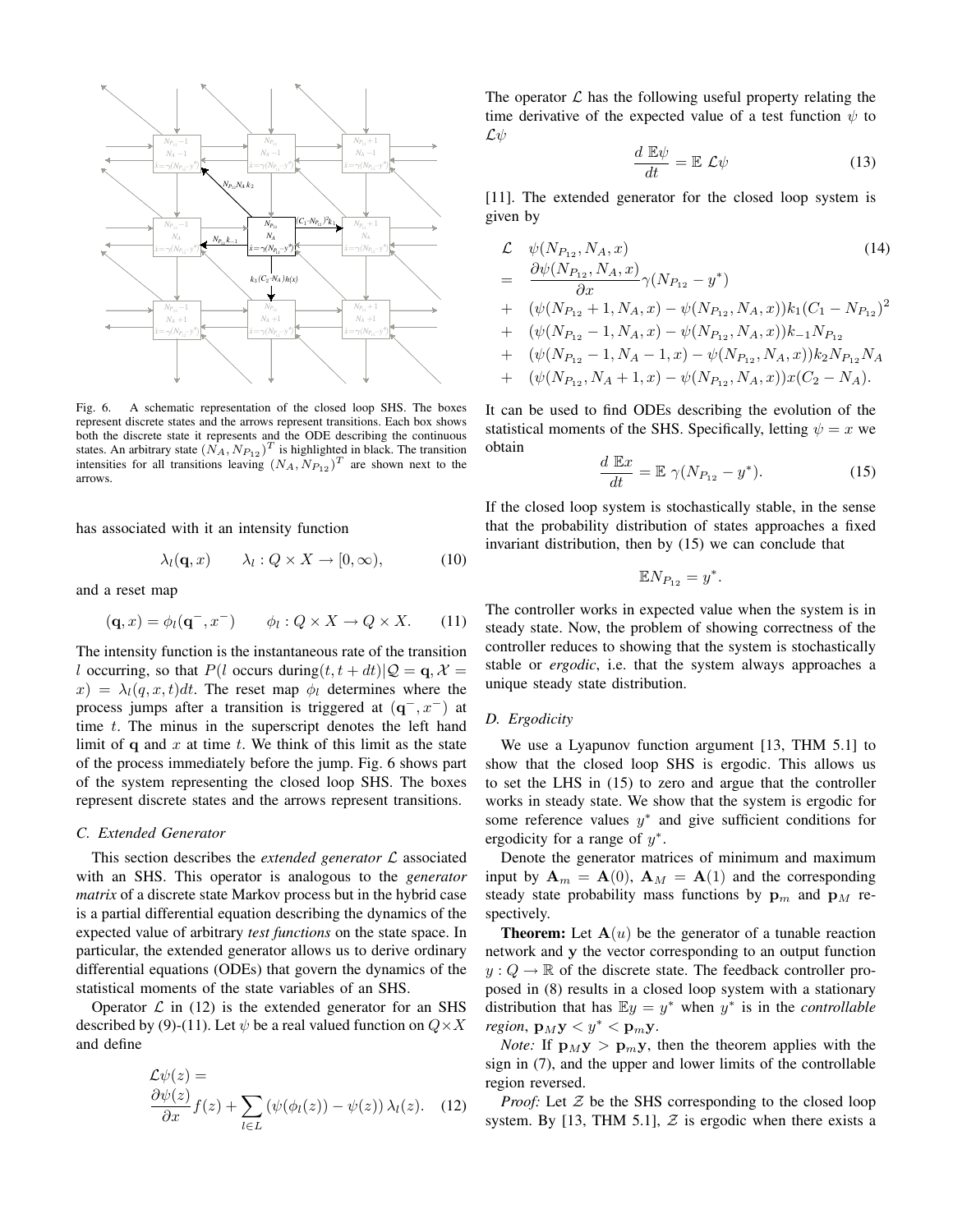function  $V: Z \to \mathbb{R}^+$  with the property that  $V(z) \to \infty$  as  $|z| \rightarrow \infty$  and

$$
\mathcal{L}V(z) \le -f(z) \quad \forall z \notin C \tag{16}
$$

for some compact region C and positive function  $f<sup>1</sup>$ For our system, we define the function  $\hat{V}$  to be

$$
\widehat{V}(q,x) = \begin{cases}\nx + c^+(q) & \text{for } x > 0 \\
-x + c^-(q) & \text{for } x < 0,\n\end{cases}
$$

where  $c^+$  and  $c^-$  depend on q. Note that the function  $\hat{V}$ is neither differentiable (required to apply  $\mathcal{L}$ ) nor positive (required by theorem) since the offsets can be negative. To address this problem, let  $V$  be a function that agrees with V when x is outside some interval  $[v_{min},v_{max}]$  for all  $q \in$ Q, and is both non-negative and twice differentiable. This function always exists since Q is finite and  $\hat{V}$  increases with |x| so that  $\hat{V}$  is positive for sufficiently large |x|.

Let the compact region required by the theorem be  $C = Q \times$  $[\min(v_{min}, 0), \max(v_{max}, 1)]$ . Since we are only interested in V outside  $C$ , we look at the cases when the feedback input is saturated at either  $u = 0$  or  $u = 1$ . This situation simplifies the analysis, since the transition intensities  $\lambda(q, x)$  are independent of  $x$  in the saturated regions. We now argue that for some range of set points  $y^*$  we can find  $c^+$  and  $c^-$  to make V a Lyapunov function in the sense of (16).

Choosing  $f = \epsilon$  and considering saturation at  $u = 1$  first, we can rewrite the conditions of (16) in vector from,

$$
\mathbf{y} - y^* \mathbf{1} + \mathbf{A}_M \mathbf{c}^+ \le -\epsilon \mathbf{1}.\tag{17}
$$

Let  $\tilde{\epsilon}$  be an arbitrary vector with strictly positive entries, then we can rewrite (17) as

$$
\mathbf{y} - y^* \mathbf{1} + \mathbf{A}_M \mathbf{c}^+ = -\tilde{\epsilon}.
$$
 (18)

We want to determine when this equation has a solution for  $c^+$ . Note that

$$
\mathbf{A}_M \mathbf{c}^+ = -\tilde{\epsilon} + y^* \mathbf{1} - \mathbf{y}
$$

has a solution only if  $(-\tilde{\epsilon} + y^*1 - y)$  is in the column space of  ${\bf A}_M$ , which we write  $(-\tilde{\epsilon} + y^*{\bf 1} - {\bf y}) \in \text{ColA}_M$ . Equivalently

$$
(\mathrm{ColA}_M)^\perp \perp (-\tilde{\epsilon} + y^* \mathbf{1} - \mathbf{y}) \tag{19}
$$

$$
(\text{Nul}\mathbf{A}_{M}^{T}) \perp (-\tilde{\epsilon} + y^* \mathbf{1} - \mathbf{y}) \tag{20}
$$

$$
(\mathbf{p}_M^*)^T \quad \perp \quad (-\tilde{\epsilon} + y^* \mathbf{1} - \mathbf{y}) \tag{21}
$$

$$
0 = \mathbf{p}_M^* \left( -\tilde{\epsilon} + y^* \mathbf{1} - \mathbf{y} \right) \tag{22}
$$

$$
0 = -\mathbf{p}_M^* \tilde{\epsilon} + y^* - \mathbf{p}_M^* \mathbf{y}, \tag{23}
$$

where Nul denotes the null space and  $\perp$  the orthogonal complement. Since  $\tilde{\epsilon}$  has arbitrary, strictly positive entries, a solution for  $c^+$  exists when

$$
\mathbf{p}_M^* \mathbf{y} < y^*.
$$

<sup>1</sup>The theorem has some technical preconditions, which are fulfilled in our case, namely that all compact sets are petite see [13]. This follows from [14, THM 4.1], [12, THM 27.6] and the fact that every Feller process is also a T-process.



Fig. 7. Tracking data from robotic test-bed. This is the average of 25 different experiments. Each experiment has 10  $P_1$  and  $P_2$  each, and 4 active robots. The grey shading in the background corresponds to the fraction of trajectories with that number of pairs. Darker regions correspond to higher occupancy. The two histograms on the right show the fraction of possible dimers taken for the last half of each step. The red line is the mean, which demonstrates correct behavior for the controller.

Similarly, for saturation with  $u = 0$  we get

$$
\mathbf{p}_m^* \mathbf{y} > y^*.
$$

Thus the system is ergodic if

$$
\mathbf{p}_M^* \mathbf{y} < y^* < \mathbf{p}_m^* \mathbf{y}.
$$

Furthermore, by (15) the expected value of  $N_{P_{12}}$  tracks the reference value  $y^*$  when it is in the controllable region.

The proof does not rely on any special structure of  $A(u)$  nor the value of  $\gamma$ , as a result the theorem is generally applicable to tunable reaction networks with saturating inputs.

#### V. EXPERIMENTAL RESULTS

We implemented the proposed controller on the robotic test-bed described in Sec. II. The generator matrix  $A(u)$  is defined by (2)-(4), and the output function is  $y(\mathbf{q}) = N_{P_{12}}$ . To show its the tracking capability we tracked two periods of a square wave. The low and high set-points were 0.7 and 0.8 (corresponding to 7 and 8  $P_{12}$ ). Both of the setpoints are inside the empirically determined controllable region for this system, 0.60-0.86.

The combined results of 25 trajectories are shown in Fig. 7. We let each trajectory run with a set point of 0.7 for 5 minutes (a half period) before recording data, which allowed transients